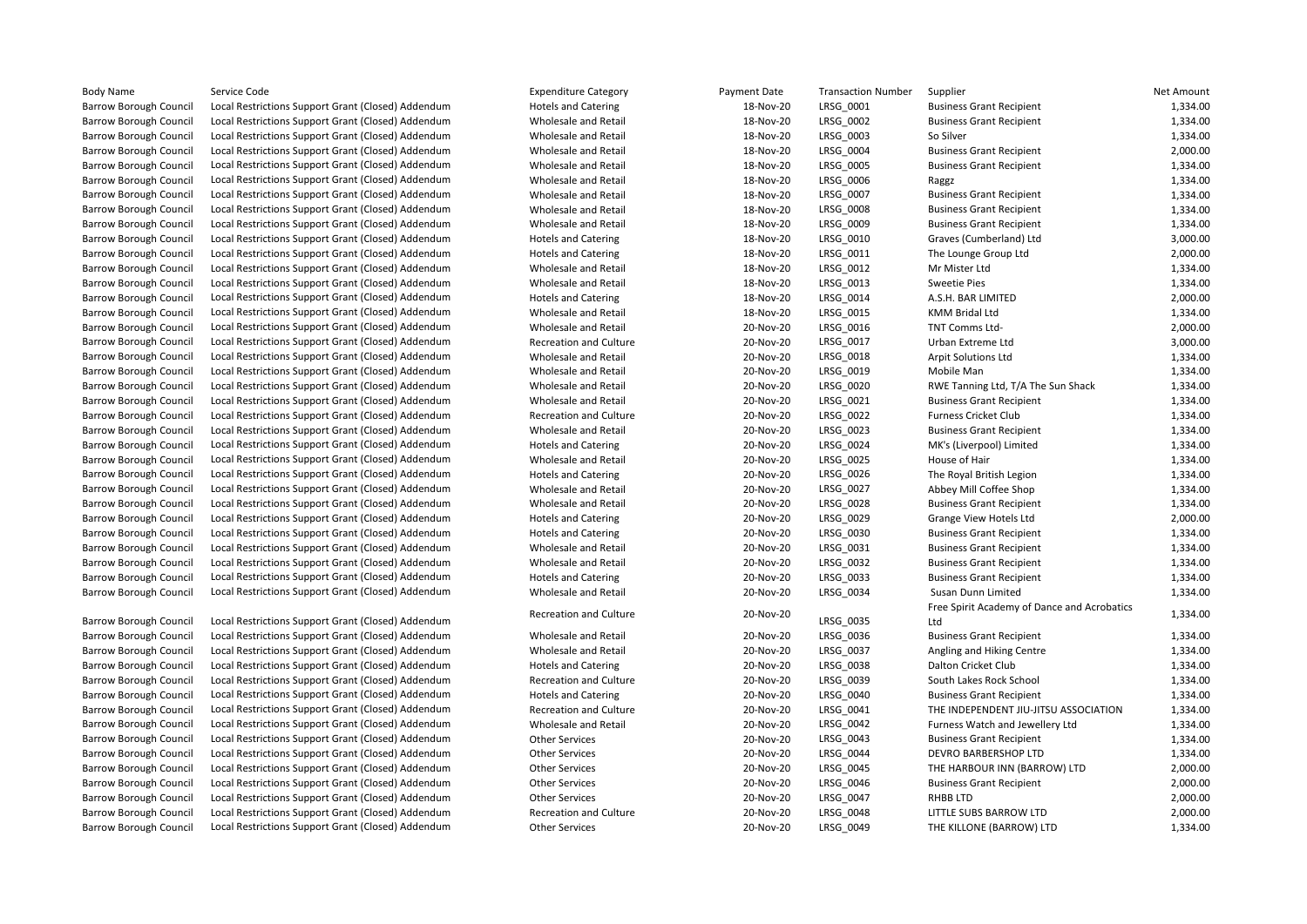| <b>Barrow Borough Council</b> | Local Restrictions Support Grant (Closed) Addendum | Wholesale and Retail                               | 20-Nov-20 | LRSG_0050              | <b>Business Grant Recipient</b>           | 1,334.00 |
|-------------------------------|----------------------------------------------------|----------------------------------------------------|-----------|------------------------|-------------------------------------------|----------|
| <b>Barrow Borough Council</b> | Local Restrictions Support Grant (Closed) Addendum | <b>Recreation and Culture</b>                      | 20-Nov-20 | LRSG_0051              | <b>Business Grant Recipient</b>           | 1,334.00 |
| <b>Barrow Borough Council</b> | Local Restrictions Support Grant (Closed) Addendum | Wholesale and Retail                               | 20-Nov-20 | LRSG 0052              | Ian Ford Books Limited                    | 1,334.00 |
| <b>Barrow Borough Council</b> | Local Restrictions Support Grant (Closed) Addendum | <b>Hotels and Catering</b>                         | 20-Nov-20 | LRSG 0053              | Healeys Bar Ltd                           | 1,334.00 |
| <b>Barrow Borough Council</b> | Local Restrictions Support Grant (Closed) Addendum | Wholesale and Retail                               | 20-Nov-20 | LRSG 0054              | <b>Business Grant Recipient</b>           | 1,334.00 |
| <b>Barrow Borough Council</b> | Local Restrictions Support Grant (Closed) Addendum | Wholesale and Retail                               | 20-Nov-20 | LRSG 0055              | <b>Business Grant Recipient</b>           | 2,000.00 |
| <b>Barrow Borough Council</b> | Local Restrictions Support Grant (Closed) Addendum | Wholesale and Retail                               | 20-Nov-20 | LRSG_0056              | Cunninghams                               | 1,334.00 |
| <b>Barrow Borough Council</b> | Local Restrictions Support Grant (Closed) Addendum | <b>Wholesale and Retail</b>                        | 20-Nov-20 | LRSG 0057              | <b>Business Grant Recipient</b>           | 1,334.00 |
| <b>Barrow Borough Council</b> | Local Restrictions Support Grant (Closed) Addendum | Wholesale and Retail                               | 20-Nov-20 | LRSG_0058              | <b>Business Grant Recipient</b>           | 1,334.00 |
| <b>Barrow Borough Council</b> | Local Restrictions Support Grant (Closed) Addendum | <b>Hotels and Catering</b>                         | 20-Nov-20 | LRSG_0059              | <b>Barrow Fiesta</b>                      | 2,000.00 |
| <b>Barrow Borough Council</b> | Local Restrictions Support Grant (Closed) Addendum | <b>Recreation and Culture</b>                      | 20-Nov-20 | LRSG 0060              | <b>Hoops Basketball Centre</b>            | 2,000.00 |
| <b>Barrow Borough Council</b> | Local Restrictions Support Grant (Closed) Addendum | <b>Wholesale and Retail</b>                        | 20-Nov-20 | LRSG_0061              | North West Consumables                    | 1,334.00 |
|                               | Local Restrictions Support Grant (Closed) Addendum |                                                    | 20-Nov-20 |                        |                                           | 1,334.00 |
| <b>Barrow Borough Council</b> | Local Restrictions Support Grant (Closed) Addendum | <b>Hotels and Catering</b><br>Wholesale and Retail | 20-Nov-20 | LRSG_0062<br>LRSG 0063 | <b>Business Grant Recipient</b>           | 1,334.00 |
| <b>Barrow Borough Council</b> |                                                    |                                                    |           |                        | <b>Business Grant Recipient</b>           |          |
| <b>Barrow Borough Council</b> | Local Restrictions Support Grant (Closed) Addendum | Wholesale and Retail                               | 20-Nov-20 | LRSG_0064              | <b>Business Grant Recipient</b>           | 1,334.00 |
| <b>Barrow Borough Council</b> | Local Restrictions Support Grant (Closed) Addendum | Wholesale and Retail                               | 20-Nov-20 | LRSG_0065              | <b>Business Grant Recipient</b>           | 1,334.00 |
| <b>Barrow Borough Council</b> | Local Restrictions Support Grant (Closed) Addendum | <b>Hotels and Catering</b>                         | 20-Nov-20 | LRSG 0066              | <b>Barrow Arms Ltd</b>                    | 2,000.00 |
| <b>Barrow Borough Council</b> | Local Restrictions Support Grant (Closed) Addendum | Wholesale and Retail                               | 20-Nov-20 | LRSG_0067              | <b>Business Grant Recipient</b>           | 1,334.00 |
| <b>Barrow Borough Council</b> | Local Restrictions Support Grant (Closed) Addendum | Wholesale and Retail                               | 20-Nov-20 | LRSG_0068              | <b>Business Grant Recipient</b>           | 1,334.00 |
| <b>Barrow Borough Council</b> | Local Restrictions Support Grant (Closed) Addendum | Wholesale and Retail                               | 20-Nov-20 | LRSG 0069              | Lads and Dads Clothing Ltd                | 1,334.00 |
| <b>Barrow Borough Council</b> | Local Restrictions Support Grant (Closed) Addendum | Wholesale and Retail                               | 20-Nov-20 | LRSG_0070              | Paul French Salon                         | 1,334.00 |
| <b>Barrow Borough Council</b> | Local Restrictions Support Grant (Closed) Addendum | Wholesale and Retail                               | 20-Nov-20 | LRSG_0071              | <b>Business Grant Recipient</b>           | 1,334.00 |
| <b>Barrow Borough Council</b> | Local Restrictions Support Grant (Closed) Addendum | Wholesale and Retail                               | 20-Nov-20 | LRSG_0072              | <b>Business Grant Recipient</b>           | 1,334.00 |
| <b>Barrow Borough Council</b> | Local Restrictions Support Grant (Closed) Addendum | Wholesale and Retail                               | 20-Nov-20 | LRSG_0073              | The Hair Lounge                           | 1,334.00 |
| <b>Barrow Borough Council</b> | Local Restrictions Support Grant (Closed) Addendum | Wholesale and Retail                               | 20-Nov-20 | LRSG_0074              | <b>Business Grant Recipient</b>           | 1,334.00 |
| <b>Barrow Borough Council</b> | Local Restrictions Support Grant (Closed) Addendum | Wholesale and Retail                               | 24-Nov-20 | LRSG 0075              | <b>Business Grant Recipient</b>           | 1,334.00 |
| <b>Barrow Borough Council</b> | Local Restrictions Support Grant (Closed) Addendum | Wholesale and Retail                               | 24-Nov-20 | LRSG 0076              | <b>Business Grant Recipient</b>           | 1,334.00 |
| <b>Barrow Borough Council</b> | Local Restrictions Support Grant (Closed) Addendum | Wholesale and Retail                               | 24-Nov-20 | LRSG_0077              | <b>Business Grant Recipient</b>           | 1,334.00 |
| <b>Barrow Borough Council</b> | Local Restrictions Support Grant (Closed) Addendum | Wholesale and Retail                               | 24-Nov-20 | LRSG 0078              | <b>Business Grant Recipient</b>           | 1,334.00 |
| <b>Barrow Borough Council</b> | Local Restrictions Support Grant (Closed) Addendum | Wholesale and Retail                               | 24-Nov-20 | LRSG_0079              | <b>Business Grant Recipient</b>           | 1,334.00 |
| <b>Barrow Borough Council</b> | Local Restrictions Support Grant (Closed) Addendum | <b>Other Services</b>                              | 24-Nov-20 | LRSG_0080              | <b>Business Grant Recipient</b>           | 1,334.00 |
| <b>Barrow Borough Council</b> | Local Restrictions Support Grant (Closed) Addendum | Wholesale and Retail                               | 24-Nov-20 | LRSG_0081              | <b>Business Grant Recipient</b>           | 1,334.00 |
|                               |                                                    | <b>Wholesale and Retail</b>                        | 24-Nov-20 |                        | ALAN KELL PLUMBING & HEATING ENGINEERS    |          |
| <b>Barrow Borough Council</b> | Local Restrictions Support Grant (Closed) Addendum |                                                    |           | LRSG 0082              | LTD.                                      | 1,334.00 |
| <b>Barrow Borough Council</b> | Local Restrictions Support Grant (Closed) Addendum | Wholesale and Retail                               | 24-Nov-20 | LRSG_0083              | Radiance Beauty                           | 1,334.00 |
| <b>Barrow Borough Council</b> | Local Restrictions Support Grant (Closed) Addendum | <b>Hotels and Catering</b>                         | 24-Nov-20 | LRSG_0084              | <b>Business Grant Recipient</b>           | 1,334.00 |
| <b>Barrow Borough Council</b> | Local Restrictions Support Grant (Closed) Addendum | <b>Recreation and Culture</b>                      | 24-Nov-20 | LRSG_0085              | <b>ESCAPE ROOM (Barrow Itd)</b>           | 1,334.00 |
| <b>Barrow Borough Council</b> | Local Restrictions Support Grant (Closed) Addendum | Wholesale and Retail                               | 24-Nov-20 | LRSG_0086              | <b>Business Grant Recipient</b>           | 1,334.00 |
| <b>Barrow Borough Council</b> | Local Restrictions Support Grant (Closed) Addendum | Wholesale and Retail                               | 24-Nov-20 | LRSG 0087              | Atomic Comica                             | 1,334.00 |
| <b>Barrow Borough Council</b> | Local Restrictions Support Grant (Closed) Addendum | Wholesale and Retail                               | 24-Nov-20 | LRSG_0088              | <b>Cutting Edge Dalton Ltd</b>            | 1,334.00 |
| <b>Barrow Borough Council</b> | Local Restrictions Support Grant (Closed) Addendum | Wholesale and Retail                               | 24-Nov-20 | LRSG_0089              | Suzie B                                   | 1,334.00 |
| <b>Barrow Borough Council</b> | Local Restrictions Support Grant (Closed) Addendum | <b>Other Services</b>                              | 24-Nov-20 | LRSG 0090              | Animal Welfare (Furness)                  | 1,334.00 |
| <b>Barrow Borough Council</b> | Local Restrictions Support Grant (Closed) Addendum | <b>Other Services</b>                              | 24-Nov-20 | LRSG_0091              | Animal Welfare (Furness)                  | 1,334.00 |
| <b>Barrow Borough Council</b> | Local Restrictions Support Grant (Closed) Addendum | <b>Other Services</b>                              | 24-Nov-20 | LRSG_0092              | All Style Tattoos Ltd                     | 1,334.00 |
| <b>Barrow Borough Council</b> | Local Restrictions Support Grant (Closed) Addendum | Wholesale and Retail                               | 24-Nov-20 | LRSG_0093              | Angel nails                               | 1,334.00 |
| <b>Barrow Borough Council</b> | Local Restrictions Support Grant (Closed) Addendum | Wholesale and Retail                               | 24-Nov-20 | LRSG_0094              | <b>Business Grant Recipient</b>           | 1,334.00 |
| <b>Barrow Borough Council</b> | Local Restrictions Support Grant (Closed) Addendum | Wholesale and Retail                               | 24-Nov-20 | LRSG_0095              | <b>Investacc Pension Trustees Limited</b> | 1,334.00 |
| <b>Barrow Borough Council</b> | Local Restrictions Support Grant (Closed) Addendum | <b>Hotels and Catering</b>                         | 24-Nov-20 | LRSG_0096              | <b>Business Grant Recipient</b>           | 1,334.00 |
| <b>Barrow Borough Council</b> | Local Restrictions Support Grant (Closed) Addendum | <b>Hotels and Catering</b>                         | 24-Nov-20 | LRSG_0097              | <b>Business Grant Recipient</b>           | 1,334.00 |
| <b>Barrow Borough Council</b> | Local Restrictions Support Grant (Closed) Addendum | <b>Recreation and Culture</b>                      | 24-Nov-20 | LRSG 0098              | L Q Cumbria Ltd                           | 2,000.00 |
| <b>Barrow Borough Council</b> | Local Restrictions Support Grant (Closed) Addendum | Wholesale and Retail                               | 24-Nov-20 | LRSG 0099              | <b>Expressions of Lancaster Ltd</b>       | 1,334.00 |
|                               |                                                    |                                                    |           |                        |                                           |          |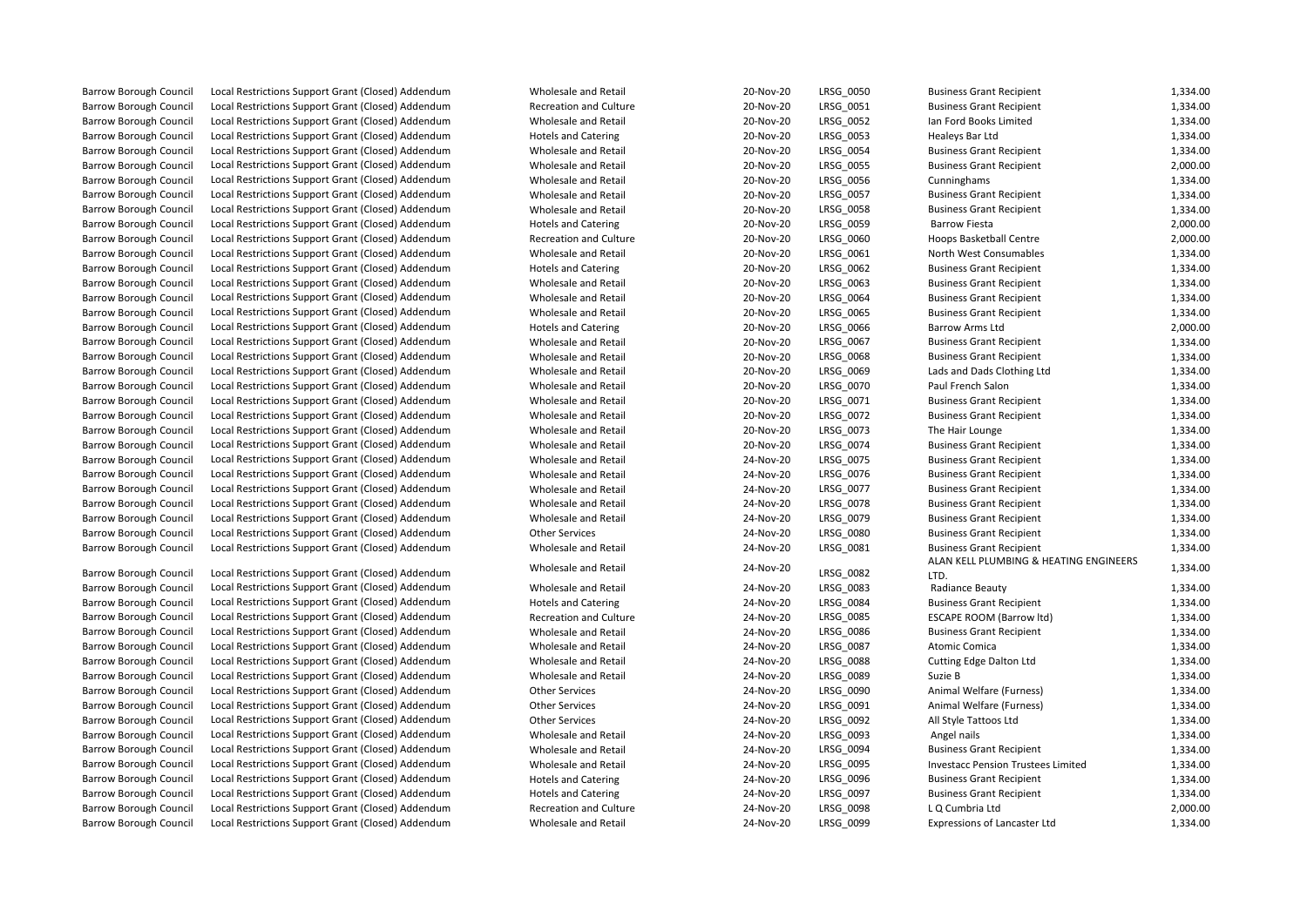Barrow Borough Council Local Restrictions Support Grant (Closed) Addendum Wholesale and Retail

Barrow Borough Council Local Restrictions Support Grant (Closed) Addendum Wholesale and Retail

| 24-Nov-20 | LRSG_0101 | <b>Business Gra</b> |
|-----------|-----------|---------------------|
| 24-Nov-20 | LRSG 0102 | Hoperiver Li        |
| 24-Nov-20 | LRSG 0103 | <b>Business Gra</b> |
| 24-Nov-20 | LRSG 0104 | <b>Business Gra</b> |
| 24-Nov-20 | LRSG 0105 | <b>Business Gra</b> |
| 24-Nov-20 | LRSG 0106 | <b>Business Gra</b> |
| 24-Nov-20 | LRSG 0107 | <b>Business Gra</b> |
| 24-Nov-20 | LRSG 0108 | <b>Business Gra</b> |
| 24-Nov-20 | LRSG 0109 | Greengate \         |
| 24-Nov-20 | LRSG 0110 | <b>Business Gra</b> |
| 24-Nov-20 | LRSG 0111 | <b>Business Gra</b> |
| 24-Nov-20 | LRSG 0112 | <b>Business Gra</b> |
| 24-Nov-20 | LRSG_0113 | <b>Business Gra</b> |
| 24-Nov-20 | LRSG_0114 | <b>Buleto Prop</b>  |
| 24-Nov-20 | LRSG 0115 | <b>Business Gra</b> |
| 24-Nov-20 | LRSG 0116 | <b>Bliss pedisp</b> |
| 24-Nov-20 | LRSG 0117 | <b>Harrbains Lt</b> |
| 24-Nov-20 | LRSG 0118 | <b>Business Gra</b> |
| 24-Nov-20 | LRSG 0119 | <b>Business Gra</b> |
| 24-Nov-20 |           | St Mary's Ho        |
|           | LRSG 0120 | OF FURNESS          |
| 24-Nov-20 | LRSG 0121 | Crafty Hobb         |
| 24-Nov-20 | LRSG 0122 | <b>Business Gra</b> |
| 24-Nov-20 | LRSG 0123 | The Little Fl       |
| 24-Nov-20 | LRSG 0124 | St Mary's Ho        |
| 24-Nov-20 | LRSG 0125 | London Hou          |
| 24-Nov-20 | LRSG 0126 | <b>Refine Med</b>   |
| 24-Nov-20 | LRSG 0127 | Cumbria Po          |
| 24-Nov-20 | LRSG 0128 | The Bobby F         |
| 24-Nov-20 | LRSG_0129 | <b>HALO ENTE</b>    |
| 24-Nov-20 | LRSG_0130 | <b>Business Gra</b> |
| 24-Nov-20 | LRSG_0131 | <b>Business Gra</b> |
| 24-Nov-20 | LRSG_0132 | <b>Beluto Prop</b>  |
| 24-Nov-20 | LRSG_0133 | <b>Beluto Prop</b>  |
| 24-Nov-20 | LRSG 0134 | Discount Fo         |
| 24-Nov-20 | LRSG_0135 | DS training         |
| 24-Nov-20 | LRSG_0136 | LA CHIC             |
| 24-Nov-20 | LRSG_0137 | <b>Business Gra</b> |
| 24-Nov-20 | LRSG_0138 | The Mane N          |
| 24-Nov-20 | LRSG_0139 | Roa Island B        |
| 24-Nov-20 | LRSG 0140 | <b>Barrow Nau</b>   |
| 24-Nov-20 | LRSG_0141 | <b>Business Gra</b> |
| 24-Nov-20 | LRSG_0142 | <b>Business Gra</b> |
| 24-Nov-20 |           | Polished Na         |
|           | LRSG_0143 | <b>Tinning Skin</b> |
| 24-Nov-20 | LRSG_0144 | <b>Business Gra</b> |
| 24-Nov-20 | LRSG_0145 | Crossfit Barı       |
| 24-Nov-20 | LRSG_0146 | <b>Business Gra</b> |
| 24-Nov-20 | LRSG_0147 | <b>Furness Lap</b>  |
| 25-Nov-20 | LRSG 0148 | <b>Business Gra</b> |

Barrow Borough Council Local Restrictions Support Grant (Closed) Addendum Wholesale and Retail 24-Nov-20 LRSG\_0100 Business Grant Recipient 1,334.00 Barrow Borough Council Local Restrictions Support Grant (Closed) Addendum Hotels and Catering 24-Nov-20 LRSG\_0101 Business Grant Recipient 1,334.00<br>Barrow Borough Council Local Restrictions Support Grant (Closed) Addendum Local Restrictions Support Grant (Closed) Addendum Hotels and Catering 24-Nov-20 LRSG\_0102 Hoperiver Limited 2,000.00 Barrow Borough Council Local Restrictions Support Grant (Closed) Addendum Wholesale and Retail 24-Nov-20 LRSG\_0103 Business Grant Recipient 1,334.00 Barrow Borough Council Local Restrictions Support Grant (Closed) Addendum Wholesale and Retail 24-Nov-20 LRSG\_0104 Business Grant Recipient 2,000.00 Barrow Borough Council Local Restrictions Support Grant (Closed) Addendum Wholesale and Retail 24-Nov-20 LRSG\_0105 Business Grant Recipient 1,334.00 Barrow Borough Council Local Restrictions Support Grant (Closed) Addendum Hotels and Catering 24-Nov-20 LRSG\_0106 Business Grant Recipient 2,000.00 Barrow Borough Council Local Restrictions Support Grant (Closed) Addendum Hotels and Catering 24-Nov-20 LRSG\_0107 Business Grant Recipient 1,334.00 Barrow Borough Council Local Restrictions Support Grant (Closed) Addendum Wholesale and Retail 24-Nov-20 1RSG\_0108 Business Grant Recipient 1,334.00 Barrow Borough Council Local Restrictions Support Grant (Closed) Addendum Hotels and Catering Hotels and Catering 24-Nov-20 LRSG 0109 Greengate Working Mens Club 1,334.00 Barrow Borough Council Local Restrictions Support Grant (Closed) Addendum Wholesale and Retail 24-Nov-20 LRSG 0110 Business Grant Recipient 1,334.00 Barrow Borough Council Local Restrictions Support Grant (Closed) Addendum Wholesale and Retail 24-Nov-20 LRSG 0111 Business Grant Recipient 1,334.00 Barrow Borough Council Local Restrictions Support Grant (Closed) Addendum Wholesale and Retail 24-Nov-20 LRSG 0112 Business Grant Recipient 1,334.00 Barrow Borough Council Local Restrictions Support Grant (Closed) Addendum Hotels and Catering 24-Nov-20 LRSG\_0113 Business Grant Recipient 1,334.00 Barrow Borough Council Local Restrictions Support Grant (Closed) Addendum Hotels and Catering 24-Nov-20 LRSG 0114 Buleto Properties Ltd 1,334.00 Barrow Borough Council Local Restrictions Support Grant (Closed) Addendum Wholesale and Retail 24-Nov-20 LRSG 0115 Business Grant Recipient 1,334.00 Barrow Borough Council Local Restrictions Support Grant (Closed) Addendum Wholesale and Retail 24-Nov-20 LRSG 0116 Bliss pedispa 1,334.00 Barrow Borough Council Local Restrictions Support Grant (Closed) Addendum Hotels and Catering 2,4-Nov-20 LRSG\_0117 Harrbains Ltd C/O Tailors 2,000.00 Barrow Borough Council Local Restrictions Support Grant (Closed) Addendum Wholesale and Retail 24-Nov-20 LRSG\_0118 Business Grant Recipient 1,334.00 Barrow Borough Council Local Restrictions Support Grant (Closed) Addendum Hotels and Catering 24-Nov-20 LRSG 0119 Business Grant Recipient 1,334.00 ospice T/A HOSPICE OF ST MARY OF FURNESS 1,334.00 Barrow Borough Council Local Restrictions Support Grant (Closed) Addendum Wholesale and Retail 24-Nov-20 LRSG\_0121 Crafty Hobbies 1,334.00 Barrow Borough Council Local Restrictions Support Grant (Closed) Addendum Wholesale and Retail 24-Nov-20 LRSG\_0122 Business Grant Recipient 1,334.00 Barrow Borough Council Local Restrictions Support Grant (Closed) Addendum Wholesale and Retail 24-Nov-20 LRSG 0123 The Little Flower Company 1,334.00 Barrow Borough Council Local Restrictions Support Grant (Closed) Addendum Wholesale and Retail 24-Nov-20 LRSG 0124 St Mary's Hospice 3,000.00 Barrow Borough Council Local Restrictions Support Grant (Closed) Addendum Hotels and Catering 24-Nov-20 LRSG\_0125 London House 1,334.00 Barrow Borough Council Local Restrictions Support Grant (Closed) Addendum Other Services 24-Nov-20 LRSG 0126 Refine Medispa limited 1,334.00 Barrow Borough Council Local Restrictions Support Grant (Closed) Addendum Recreation and Culture 24-Nov-20 LRSG\_0127 Cumbria Pole Art Ltd 1,334.00 Barrow Borough Council Local Restrictions Support Grant (Closed) Addendum Wholesale and Retail 24-Nov-20 LRSG 0128 The Bobby Pin 1,334.00 Barrow Borough Council Local Restrictions Support Grant (Closed) Addendum Wholesale and Retail 24-Nov-20 LRSG\_0129 HALO ENTERPRISES LIMITED 1,334.00 Barrow Borough Council Local Restrictions Support Grant (Closed) Addendum Wholesale and Retail 24-Nov-20 LRSG 0130 Business Grant Recipient 1,334.00 Barrow Borough Council Local Restrictions Support Grant (Closed) Addendum Hotels and Catering Hotels and Catering 24-Nov-20 LRSG 0131 Business Grant Recipient 1,334.00 Barrow Borough Council Local Restrictions Support Grant (Closed) Addendum Hotels and Catering 24-Nov-20 LRSG 0132 Beluto Properties Ltd 2,000.00 Barrow Borough Council Local Restrictions Support Grant (Closed) Addendum Hotels and Catering 24-Nov-20 LRSG\_0133 Beluto Properties Ltd 2,000.00 Barrow Borough Council Local Restrictions Support Grant (Closed) Addendum Wholesale and Retail 24-Nov-20 LRSG 0134 Discount Footwear 1,334.00 Barrow Borough Council Local Restrictions Support Grant (Closed) Addendum Recreation and Culture 24-Nov-20 LRSG\_0135 DS training (Barrow) limited 1,334.00 Barrow Borough Council Local Restrictions Support Grant (Closed) Addendum Wholesale and Retail 24-Nov-20 LRSG\_0136 LA CHIC LA CHIC 1,334.00 Barrow Borough Council Local Restrictions Support Grant (Closed) Addendum Other Services 24-Nov-20 LRSG\_0137 Business Grant Recipient 1,334.00 Barrow Borough Council Local Restrictions Support Grant (Closed) Addendum Wholesale and Retail 24-Nov-20 LRSG 0138 The Mane Man 1,334.00 Barrow Borough Council Local Restrictions Support Grant (Closed) Addendum Recreation and Culture 24-Nov-20 LRSG\_0139 Roa Island Boating Club Ltd 1,334.00 Barrow Borough Council Local Restrictions Support Grant (Closed) Addendum Recreation and Culture 24-Nov-20 LRSG\_0140 Barrow Nautical Club 1,334.00 Barrow Borough Council Local Restrictions Support Grant (Closed) Addendum Wholesale and Retail 24-Nov-20 LRSG\_0141 Business Grant Recipient 1,334.00 Barrow Borough Council Local Restrictions Support Grant (Closed) Addendum Wholesale and Retail 24-Nov-20 LRSG\_0142 Business Grant Recipient 1,334.00 ail and Beauty Training & Cara Tinning Skin Clinic 1,334.00 Barrow Borough Council Local Restrictions Support Grant (Closed) Addendum Wholesale and Retail 24-Nov-20 LRSG 0144 Business Grant Recipient 1,334.00 Barrow Borough Council Local Restrictions Support Grant (Closed) Addendum Recreation and Culture 24-Nov-20 LRSG\_0145 Crossfit Barrow Limited 1,334.00 Barrow Borough Council Local Restrictions Support Grant (Closed) Addendum Recreation and Culture 24-Nov-20 LRSG\_0146 Business Grant Recipient 1,334.00 Barrow Borough Council Local Restrictions Support Grant (Closed) Addendum Recreation and Culture 24-Nov-20 LRSG 0147 Furness Laptop Repair Limited 1,334.00 Barrow Borough Council Local Restrictions Support Grant (Closed) Addendum Wholesale and Retail 25-Nov-20 LRSG 0148 Business Grant Recipient 1,334.00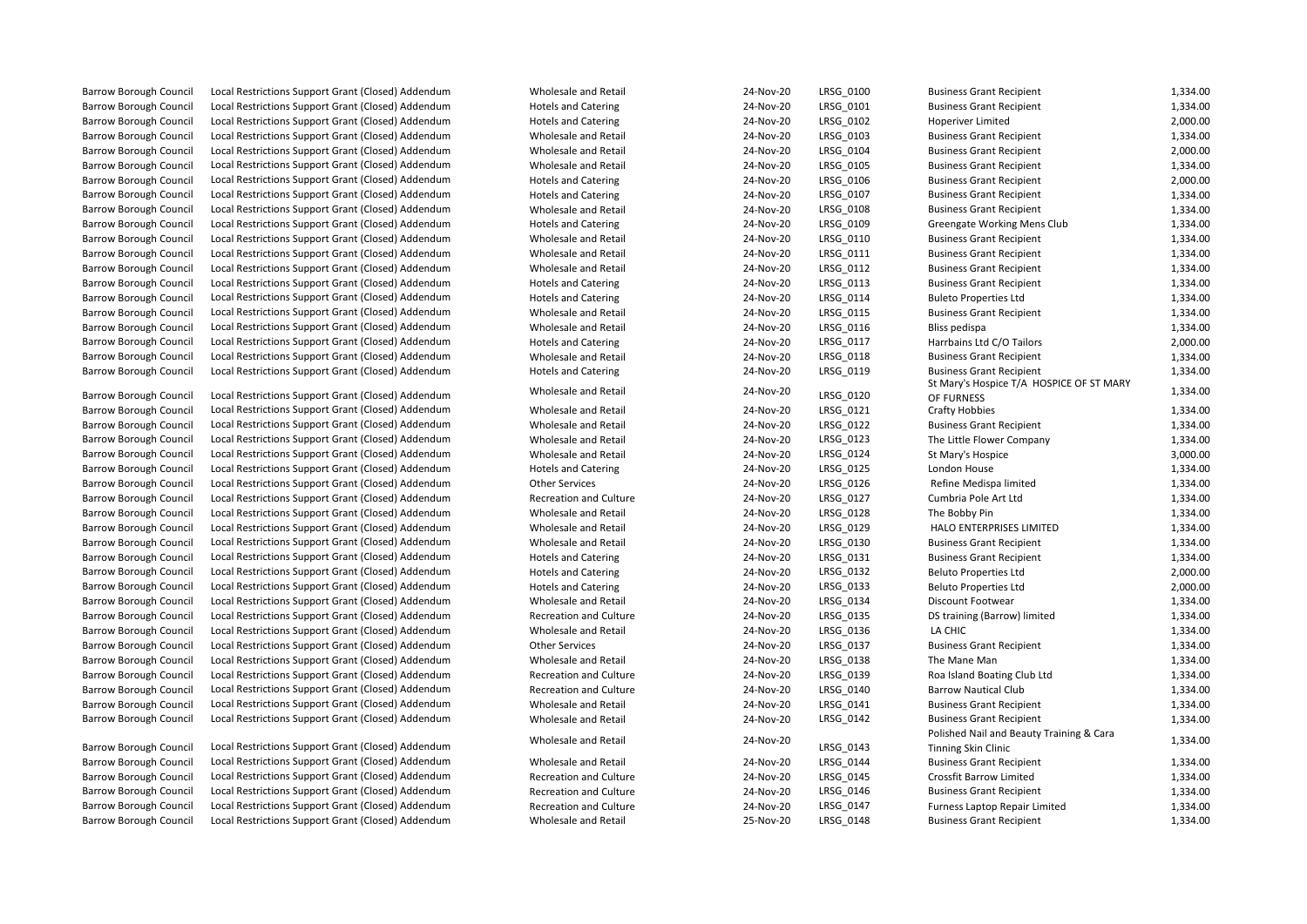| <b>Barrow Borough Council</b>                                  | Local Restrictions Support Grant (Closed) Addendum | Wholesale and Retail                               | 25-Nov-20 | LRSG 0149 | <b>Business Grant Recipient</b>                                    | 1,334.00 |
|----------------------------------------------------------------|----------------------------------------------------|----------------------------------------------------|-----------|-----------|--------------------------------------------------------------------|----------|
| <b>Barrow Borough Council</b>                                  | Local Restrictions Support Grant (Closed) Addendum | <b>Hotels and Catering</b>                         | 25-Nov-20 | LRSG 0150 | Barrow Island Community & Sports Trust                             | 1,334.00 |
| <b>Barrow Borough Council</b>                                  | Local Restrictions Support Grant (Closed) Addendum | Wholesale and Retail                               | 25-Nov-20 | LRSG 0151 | <b>Business Grant Recipient</b>                                    | 1,334.00 |
| <b>Barrow Borough Council</b>                                  | Local Restrictions Support Grant (Closed) Addendum | <b>Recreation and Culture</b>                      | 25-Nov-20 | LRSG 0152 | Furness Golf Club                                                  | 2,000.00 |
| <b>Barrow Borough Council</b>                                  | Local Restrictions Support Grant (Closed) Addendum | <b>Recreation and Culture</b>                      | 25-Nov-20 | LRSG_0153 | <b>Business Grant Recipient</b>                                    | 1,334.00 |
| <b>Barrow Borough Council</b>                                  | Local Restrictions Support Grant (Closed) Addendum | Wholesale and Retail                               | 25-Nov-20 | LRSG 0154 | <b>Business Grant Recipient</b>                                    | 1,334.00 |
| <b>Barrow Borough Council</b>                                  | Local Restrictions Support Grant (Closed) Addendum | <b>Recreation and Culture</b>                      | 25-Nov-20 | LRSG 0155 | <b>Business Grant Recipient</b>                                    | 1,334.00 |
| <b>Barrow Borough Council</b>                                  | Local Restrictions Support Grant (Closed) Addendum | Wholesale and Retail                               | 25-Nov-20 | LRSG_0156 | Reef Evans Ltd                                                     | 1,334.00 |
| <b>Barrow Borough Council</b>                                  | Local Restrictions Support Grant (Closed) Addendum | Wholesale and Retail                               | 25-Nov-20 | LRSG 0157 | Weird or Wonderful Ltd                                             | 1,334.00 |
| <b>Barrow Borough Council</b>                                  | Local Restrictions Support Grant (Closed) Addendum | <b>Recreation and Culture</b>                      | 25-Nov-20 | LRSG 0158 | Barrow Golf Club                                                   | 2,000.00 |
| <b>Barrow Borough Council</b>                                  | Local Restrictions Support Grant (Closed) Addendum | Wholesale and Retail                               | 25-Nov-20 | LRSG_0159 | <b>Kutz Barrow</b>                                                 | 1,334.00 |
| <b>Barrow Borough Council</b>                                  | Local Restrictions Support Grant (Closed) Addendum | <b>Hotels and Catering</b>                         | 25-Nov-20 | LRSG_0160 | <b>Business Grant Recipient</b>                                    | 1,334.00 |
| <b>Barrow Borough Council</b>                                  | Local Restrictions Support Grant (Closed) Addendum | <b>Hotels and Catering</b>                         | 25-Nov-20 | LRSG 0161 | The Rams Head                                                      | 1,334.00 |
| <b>Barrow Borough Council</b>                                  | Local Restrictions Support Grant (Closed) Addendum | Wholesale and Retail                               | 25-Nov-20 | LRSG 0162 | <b>Business Grant Recipient</b>                                    | 1,334.00 |
| <b>Barrow Borough Council</b>                                  | Local Restrictions Support Grant (Closed) Addendum | <b>Hotels and Catering</b>                         | 25-Nov-20 | LRSG_0163 | Ambrose Hotel                                                      | 2,000.00 |
| <b>Barrow Borough Council</b>                                  | Local Restrictions Support Grant (Closed) Addendum | <b>Hotels and Catering</b>                         | 25-Nov-20 | LRSG_0164 | <b>Business Grant Recipient</b>                                    | 2,000.00 |
| <b>Barrow Borough Council</b>                                  | Local Restrictions Support Grant (Closed) Addendum | <b>Hotels and Catering</b>                         | 25-Nov-20 | LRSG_0165 | <b>Business Grant Recipient</b>                                    | 2,000.00 |
| <b>Barrow Borough Council</b>                                  | Local Restrictions Support Grant (Closed) Addendum | <b>Recreation and Culture</b>                      | 25-Nov-20 | LRSG_0166 | Lobo BJJ Ltd                                                       | 1,334.00 |
| <b>Barrow Borough Council</b>                                  | Local Restrictions Support Grant (Closed) Addendum | Wholesale and Retail                               | 25-Nov-20 | LRSG_0167 | Dandy's Ltd                                                        | 2,000.00 |
| <b>Barrow Borough Council</b>                                  | Local Restrictions Support Grant (Closed) Addendum | <b>Hotels and Catering</b>                         | 26-Nov-20 | LRSG_0168 | <b>Masons Arms</b>                                                 | 1,334.00 |
| <b>Barrow Borough Council</b>                                  | Local Restrictions Support Grant (Closed) Addendum | Wholesale and Retail                               | 26-Nov-20 | LRSG_0169 | <b>Business Grant Recipient</b>                                    | 1,334.00 |
| <b>Barrow Borough Council</b>                                  | Local Restrictions Support Grant (Closed) Addendum | Recreation and Culture                             | 26-Nov-20 | LRSG_0170 | <b>Transfigure Fitness Ltd</b>                                     | 1,334.00 |
| <b>Barrow Borough Council</b>                                  | Local Restrictions Support Grant (Closed) Addendum | <b>Recreation and Culture</b>                      | 26-Nov-20 | LRSG_0171 | West Shore Bowling Club                                            | 1,334.00 |
| <b>Barrow Borough Council</b>                                  | Local Restrictions Support Grant (Closed) Addendum | <b>Recreation and Culture</b>                      | 26-Nov-20 | LRSG_0172 | Crooklands Casuals Football Club                                   | 1,334.00 |
| <b>Barrow Borough Council</b>                                  | Local Restrictions Support Grant (Closed) Addendum | <b>Recreation and Culture</b>                      | 26-Nov-20 | LRSG_0173 | Reaching Wellness Ltd                                              | 1,334.00 |
| <b>Barrow Borough Council</b>                                  | Local Restrictions Support Grant (Closed) Addendum | <b>Other Services</b>                              | 26-Nov-20 | LRSG 0174 | <b>Business Grant Recipient</b>                                    | 1,334.00 |
| <b>Barrow Borough Council</b>                                  | Local Restrictions Support Grant (Closed) Addendum | Wholesale and Retail                               | 26-Nov-20 | LRSG_0175 | Pets Paradise                                                      | 1,334.00 |
| <b>Barrow Borough Council</b>                                  | Local Restrictions Support Grant (Closed) Addendum | <b>Other Services</b>                              | 26-Nov-20 | LRSG_0176 | Elegance Hair Salon                                                | 1,334.00 |
| <b>Barrow Borough Council</b>                                  | Local Restrictions Support Grant (Closed) Addendum | <b>Recreation and Culture</b>                      | 26-Nov-20 | LRSG_0177 | <b>Business Grant Recipient</b>                                    | 2,000.00 |
| <b>Barrow Borough Council</b>                                  | Local Restrictions Support Grant (Closed) Addendum | <b>Recreation and Culture</b>                      | 26-Nov-20 | LRSG_0178 | Hawcoat Park Ltd                                                   | 2,000.00 |
| <b>Barrow Borough Council</b>                                  | Local Restrictions Support Grant (Closed) Addendum | <b>Other Services</b>                              | 26-Nov-20 | LRSG_0179 | <b>Business Grant Recipient</b>                                    | 1,334.00 |
| <b>Barrow Borough Council</b>                                  | Local Restrictions Support Grant (Closed) Addendum | <b>Recreation and Culture</b>                      | 26-Nov-20 | LRSG_0180 | <b>Business Grant Recipient</b>                                    | 1,334.00 |
| <b>Barrow Borough Council</b>                                  | Local Restrictions Support Grant (Closed) Addendum | Wholesale and Retail                               | 26-Nov-20 | LRSG_0181 | Maiquez Limited                                                    | 2,000.00 |
| <b>Barrow Borough Council</b>                                  | Local Restrictions Support Grant (Closed) Addendum |                                                    | 26-Nov-20 | LRSG_0182 | The Newton Arms Pub                                                | 1,334.00 |
|                                                                | Local Restrictions Support Grant (Closed) Addendum | <b>Hotels and Catering</b>                         | 26-Nov-20 | LRSG_0183 |                                                                    | 3,000.00 |
| <b>Barrow Borough Council</b><br><b>Barrow Borough Council</b> | Local Restrictions Support Grant (Closed) Addendum | <b>Hotels and Catering</b><br>Wholesale and Retail | 26-Nov-20 | LRSG 0184 | <b>Business Grant Recipient</b><br><b>Business Grant Recipient</b> | 1,334.00 |
| <b>Barrow Borough Council</b>                                  | Local Restrictions Support Grant (Closed) Addendum | Wholesale and Retail                               | 26-Nov-20 |           |                                                                    | 1,334.00 |
|                                                                |                                                    |                                                    | 26-Nov-20 | LRSG_0185 | <b>Business Grant Recipient</b>                                    | 1,334.00 |
| <b>Barrow Borough Council</b>                                  | Local Restrictions Support Grant (Closed) Addendum | <b>Hotels and Catering</b>                         |           | LRSG 0186 | Furness Rugby Union football club                                  |          |
| <b>Barrow Borough Council</b>                                  | Local Restrictions Support Grant (Closed) Addendum | <b>Recreation and Culture</b>                      | 26-Nov-20 | LRSG 0187 | <b>Furness Gymnastics Club</b>                                     | 2,000.00 |
| <b>Barrow Borough Council</b>                                  | Local Restrictions Support Grant (Closed) Addendum | Wholesale and Retail                               | 26-Nov-20 | LRSG 0188 | <b>R&amp;T Music</b>                                               | 1,334.00 |
| <b>Barrow Borough Council</b>                                  | Local Restrictions Support Grant (Closed) Addendum | IT                                                 | 26-Nov-20 | LRSG 0189 | 1 Fix                                                              | 1,334.00 |
| <b>Barrow Borough Council</b>                                  | Local Restrictions Support Grant (Closed) Addendum | <b>Hotels and Catering</b>                         | 26-Nov-20 | LRSG 0190 | <b>Business Grant Recipient</b>                                    | 1,334.00 |
| <b>Barrow Borough Council</b>                                  | Local Restrictions Support Grant (Closed) Addendum | <b>Other Services</b>                              | 26-Nov-20 | LRSG_0191 | <b>Business Grant Recipient</b>                                    | 1,334.00 |
| <b>Barrow Borough Council</b>                                  | Local Restrictions Support Grant (Closed) Addendum | Wholesale and Retail                               | 26-Nov-20 | LRSG 0192 | <b>Business Grant Recipient</b>                                    | 1,334.00 |
| <b>Barrow Borough Council</b>                                  | Local Restrictions Support Grant (Closed) Addendum | <b>Hotels and Catering</b>                         | 26-Nov-20 | LRSG 0193 | <b>Business Grant Recipient</b>                                    | 1,334.00 |
| <b>Barrow Borough Council</b>                                  | Local Restrictions Support Grant (Closed) Addendum | <b>Other Services</b>                              | 26-Nov-20 | LRSG_0194 | <b>Business Grant Recipient</b>                                    | 1,334.00 |
| <b>Barrow Borough Council</b>                                  | Local Restrictions Support Grant (Closed) Addendum | Wholesale and Retail                               | 26-Nov-20 | LRSG 0195 | HH77 LTD                                                           | 2,000.00 |
| <b>Barrow Borough Council</b>                                  | Local Restrictions Support Grant (Closed) Addendum | <b>Hotels and Catering</b>                         | 26-Nov-20 | LRSG 0196 | <b>Business Grant Recipient</b>                                    | 1,334.00 |
| <b>Barrow Borough Council</b>                                  | Local Restrictions Support Grant (Closed) Addendum | <b>Recreation and Culture</b>                      | 26-Nov-20 | LRSG 0197 | Holker Old Boys Football Club                                      | 1,334.00 |
| <b>Barrow Borough Council</b>                                  | Local Restrictions Support Grant (Closed) Addendum | <b>Hotels and Catering</b>                         | 26-Nov-20 | LRSG 0198 | <b>Business Grant Recipient</b>                                    | 1,334.00 |
| <b>Barrow Borough Council</b>                                  | Local Restrictions Support Grant (Closed) Addendum | Wholesale and Retail                               | 26-Nov-20 | LRSG 0199 | <b>Special Occasions</b>                                           | 1,334.00 |
|                                                                |                                                    |                                                    |           |           |                                                                    |          |